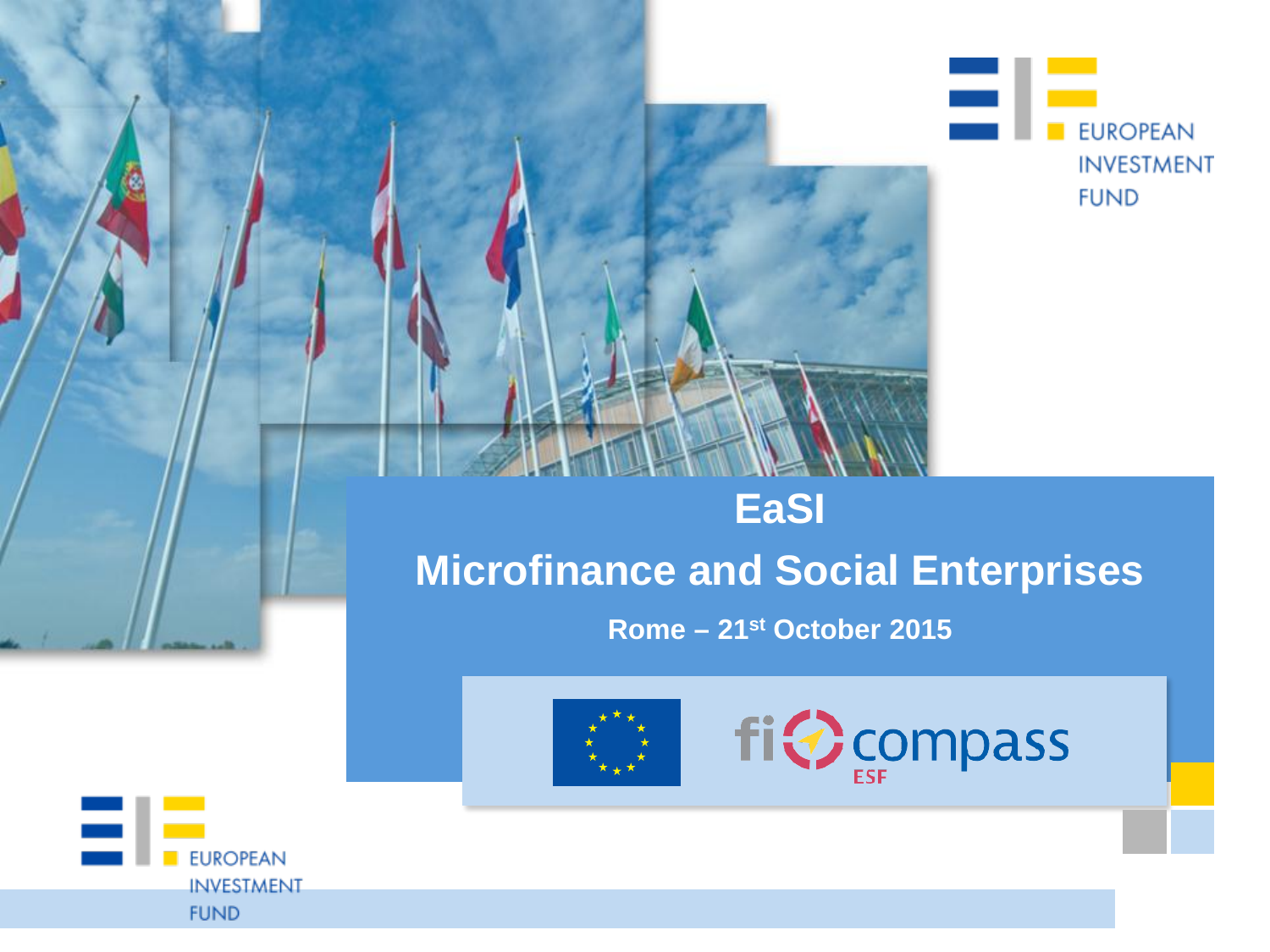



### ■ Microfinance: objectives and challenges

### $\blacksquare$  EIF – Microfinance activity overview

### $\blacksquare$  EaSI – Facility and instruments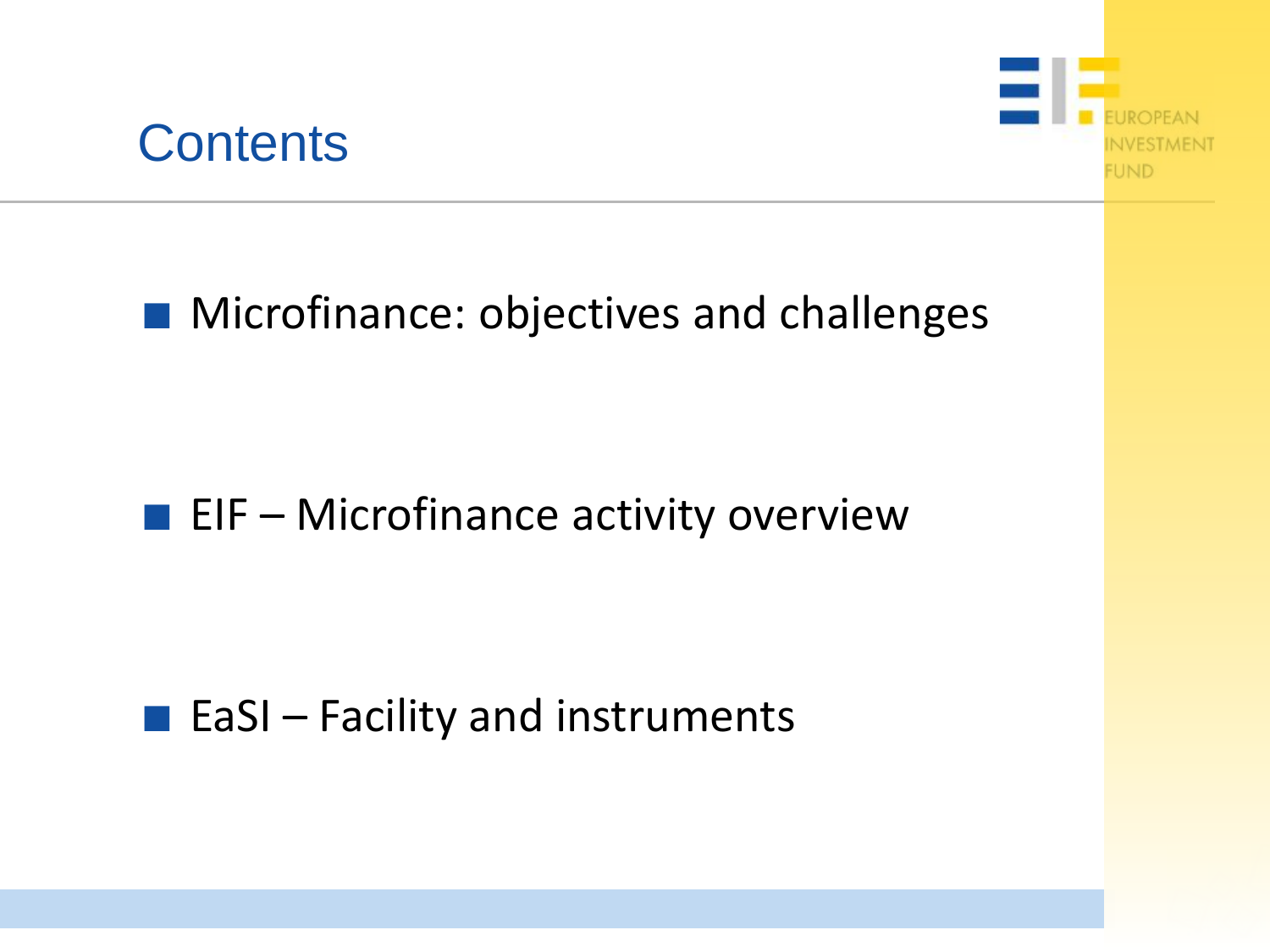

# Microfinance: objectives and challenges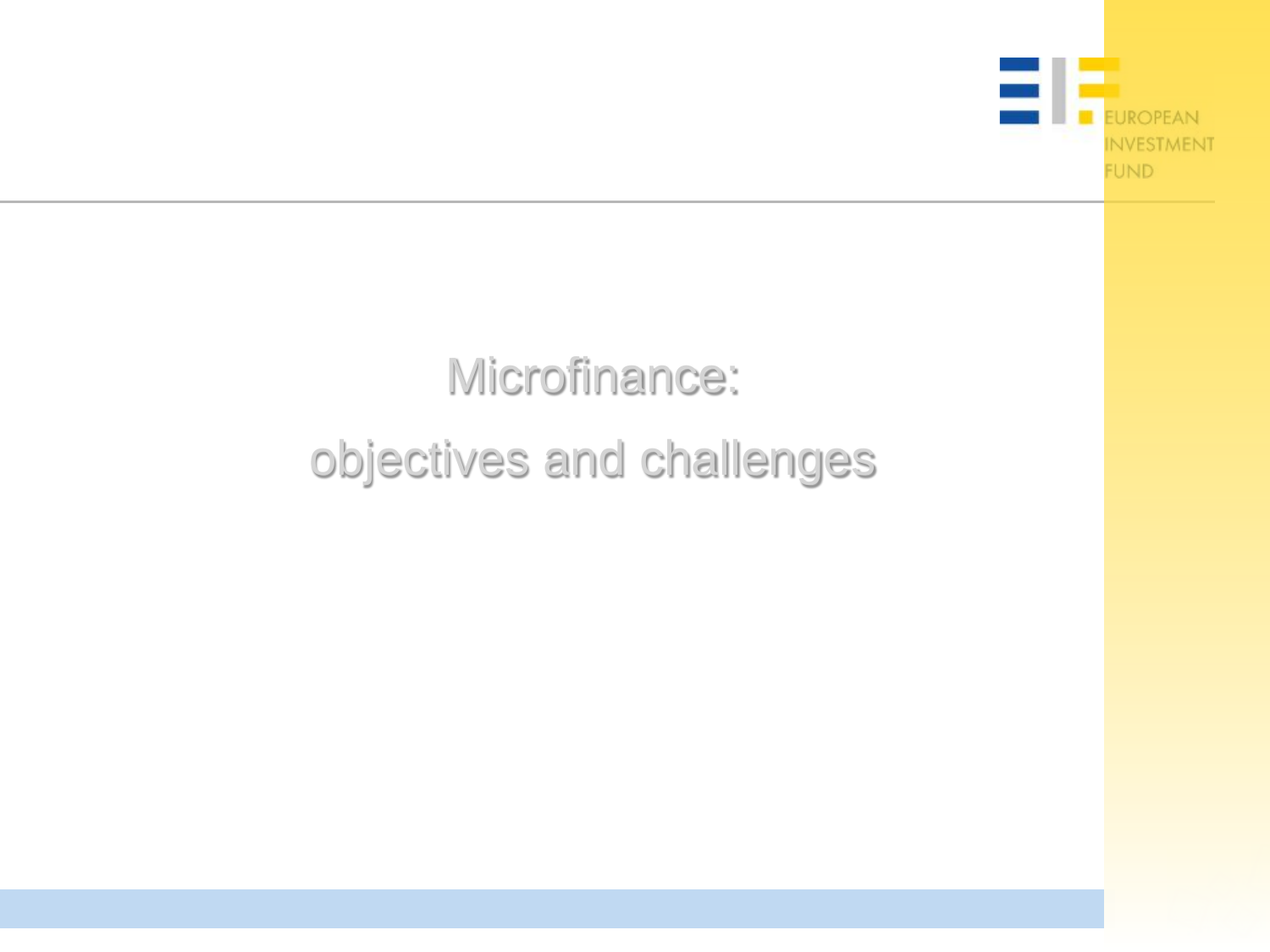## **Some figures**

- 92% of enterprises in the EU are micro-enterprises
- 99% of the start-ups created in the EU every year are micro-enterprises and small enterprises
- 33% of these start-ups are launched by unemployed persons

This means:

 $\checkmark$  Microfinance is an important market segment and has a social as well as financial component ("growth creating engine")

#### Remember our starting point:



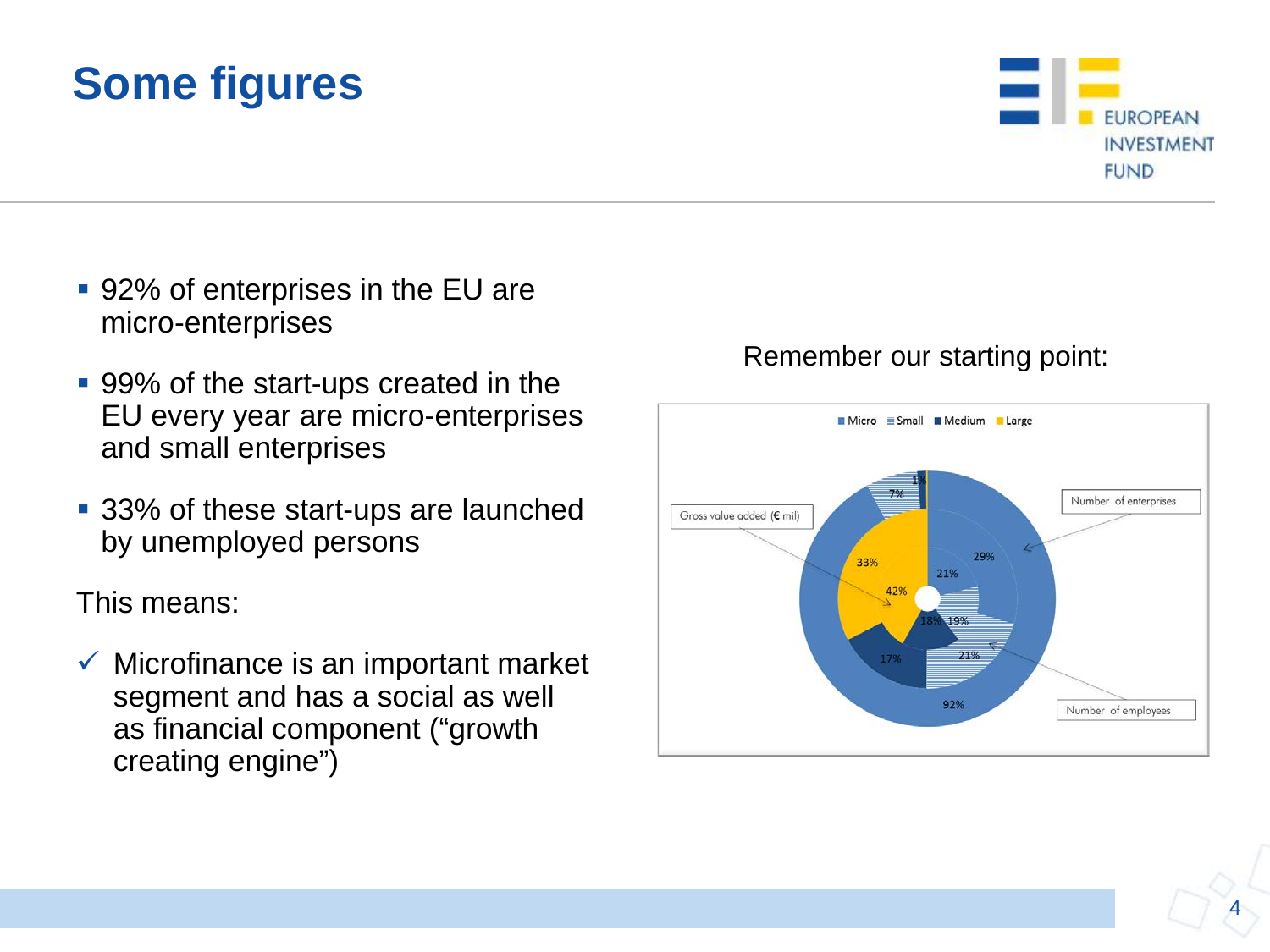### **Access to finance**



#### **ECB survey on the access to finance of SMEs in the Euro area:**

- Access to finance remained a more pressing problem for Euro area SMEs than for large firms
- Share of enterprises which see access to finance as their most pressing problem is larger among micro-enterprises than among other SMEs



*Source: Kraemer-Eis, Lang, Gvetadze (2013), based on data from ECB*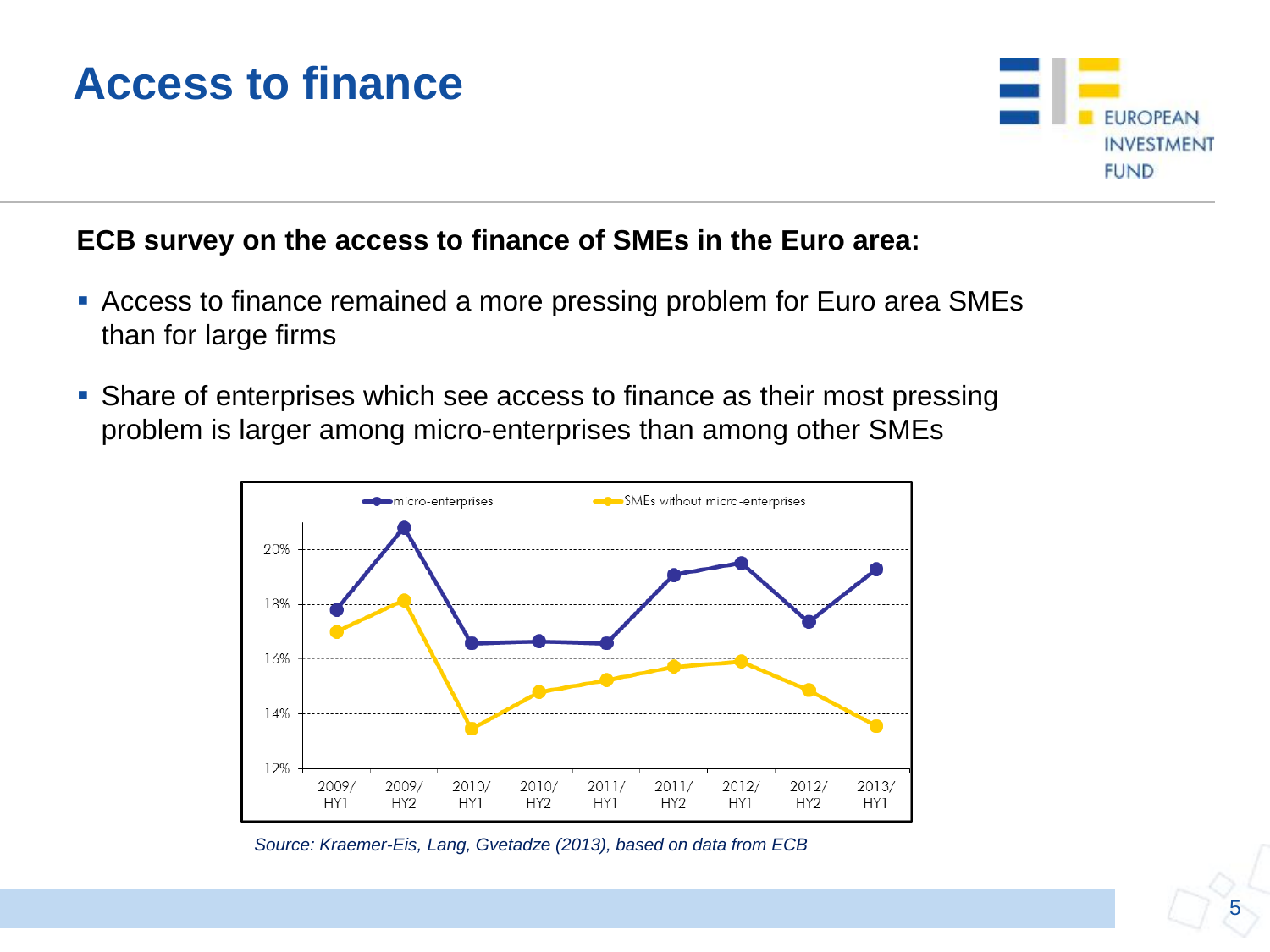## Challenges of the **European Microfinance Market**



- $\checkmark$  Market is highly heterogeneous & less developed than microfinance market outside Europe
- $\checkmark$  Broad range of microfinance institutions (e.g. small non-profit organisations or governments-owned development agencies, large commercial banks)
- $\checkmark$  Broad range of microfinance services (heavily subsidised vs. fully risk-priced)
- Country-specific features, depending on legal framework, economic realities, social inclusion programmes etc.
- Eastern vs. Western Europe microfinance market

Ensuring a maximum outreach through a flexible investment approach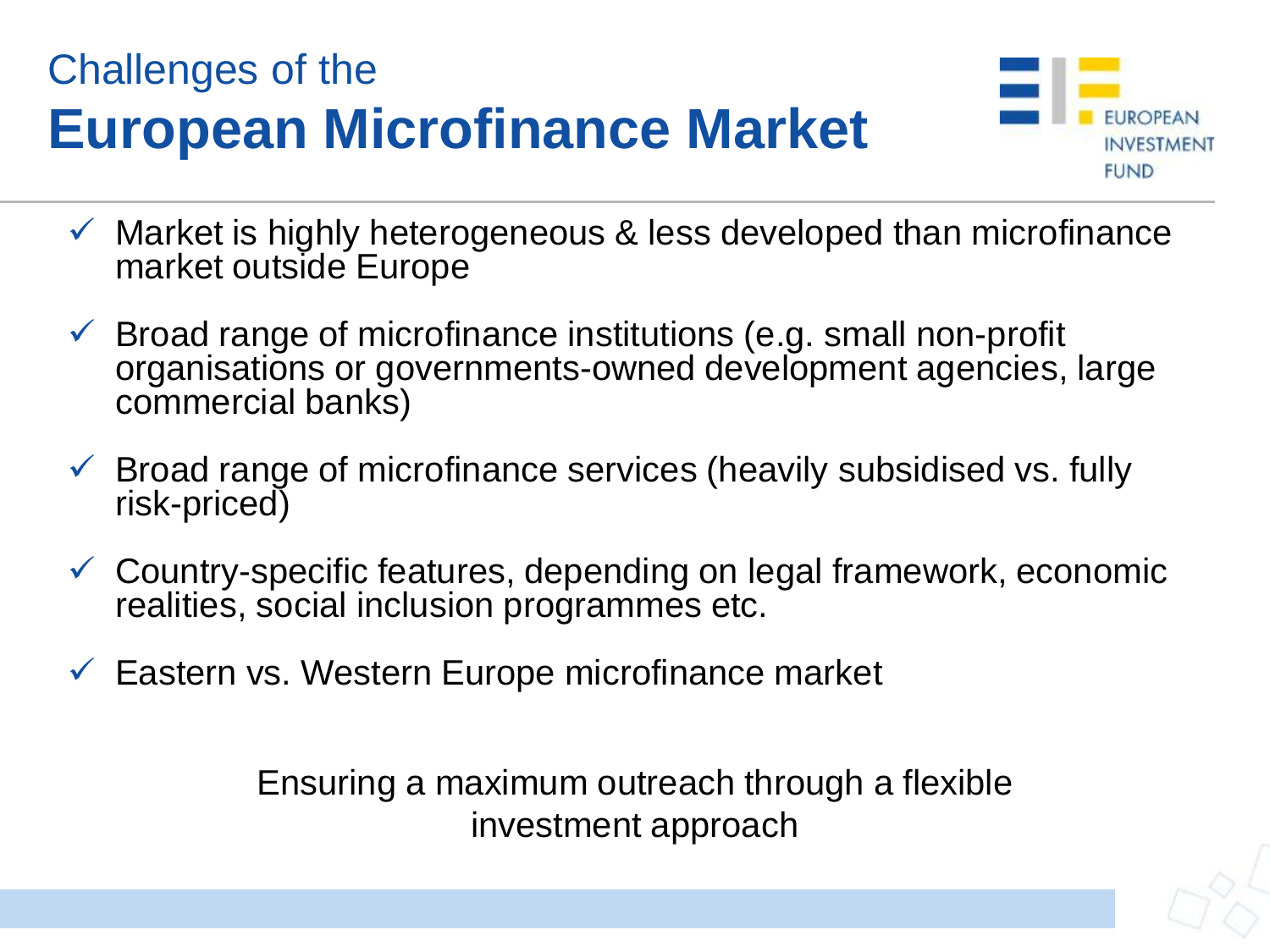



## **Microfinance activity overview**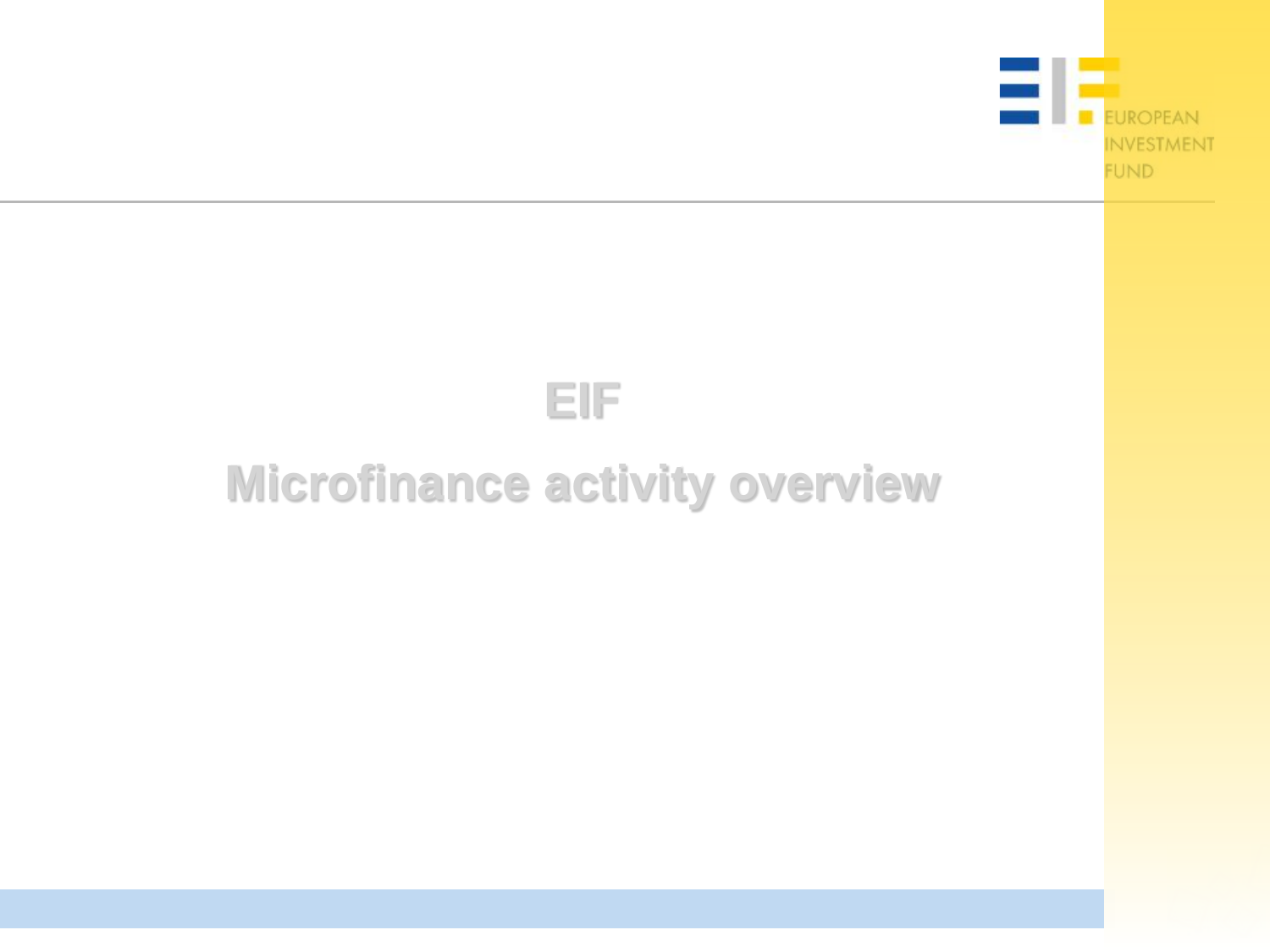



- Dedicated Microfinance Team
- Microfinance expertise and established track record
- Financing capacity
- Diverse product offering
- Geographic outreach
- Wide outreach to broad range of financial intermediaries
- Thorough value added and social performance assessment

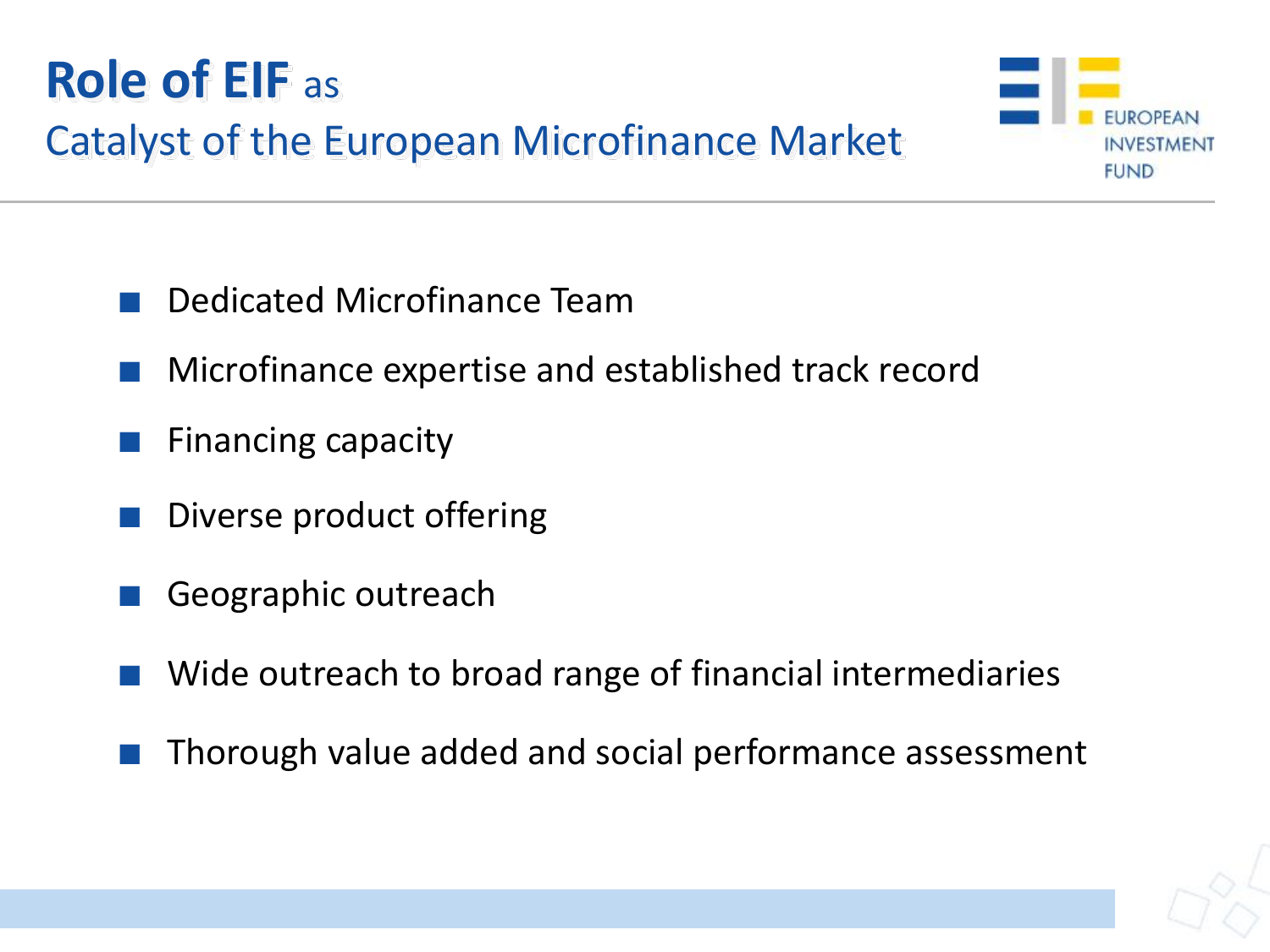## **Progress microfinance: fund management**

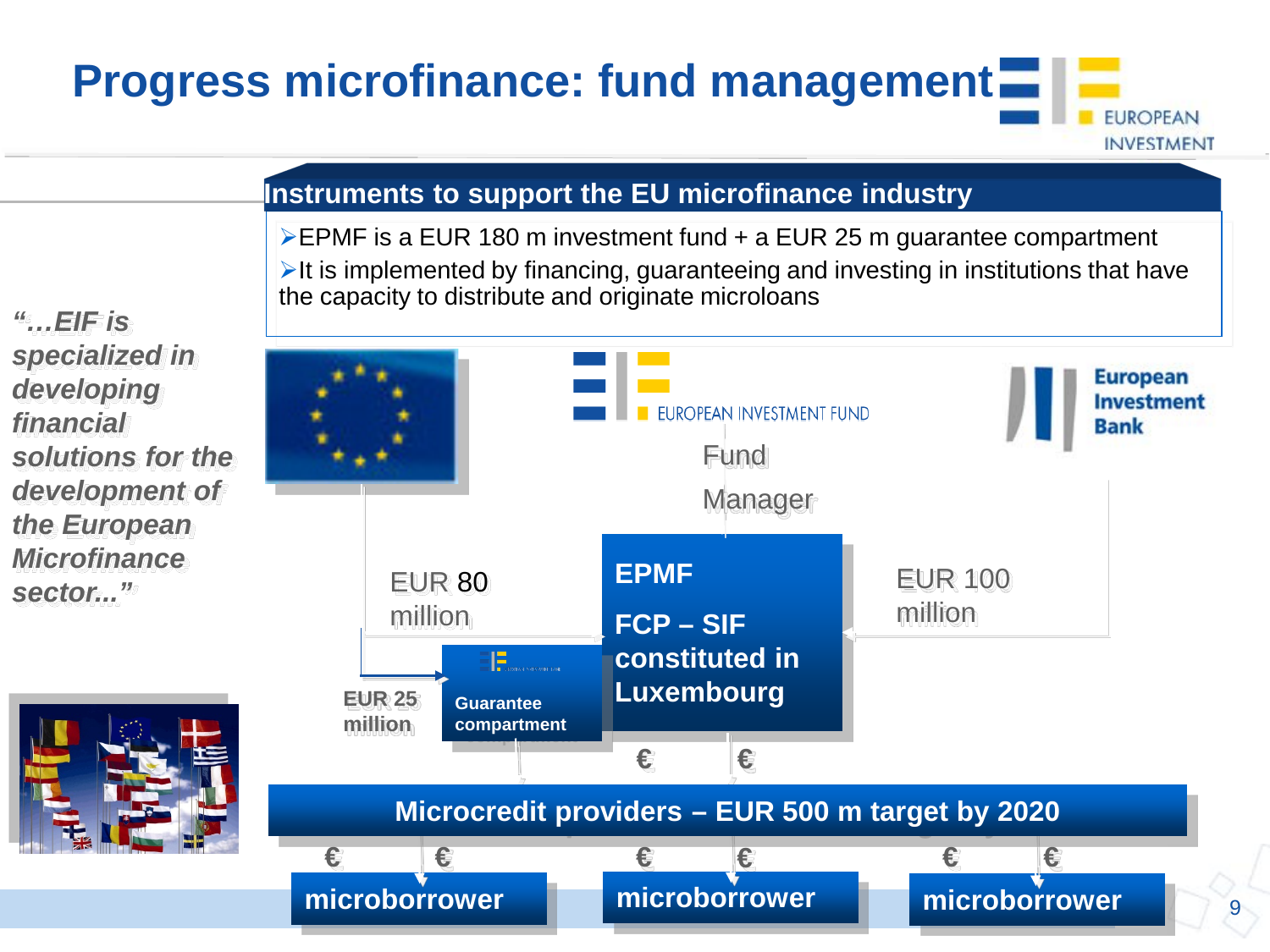## **Progress implementation results**



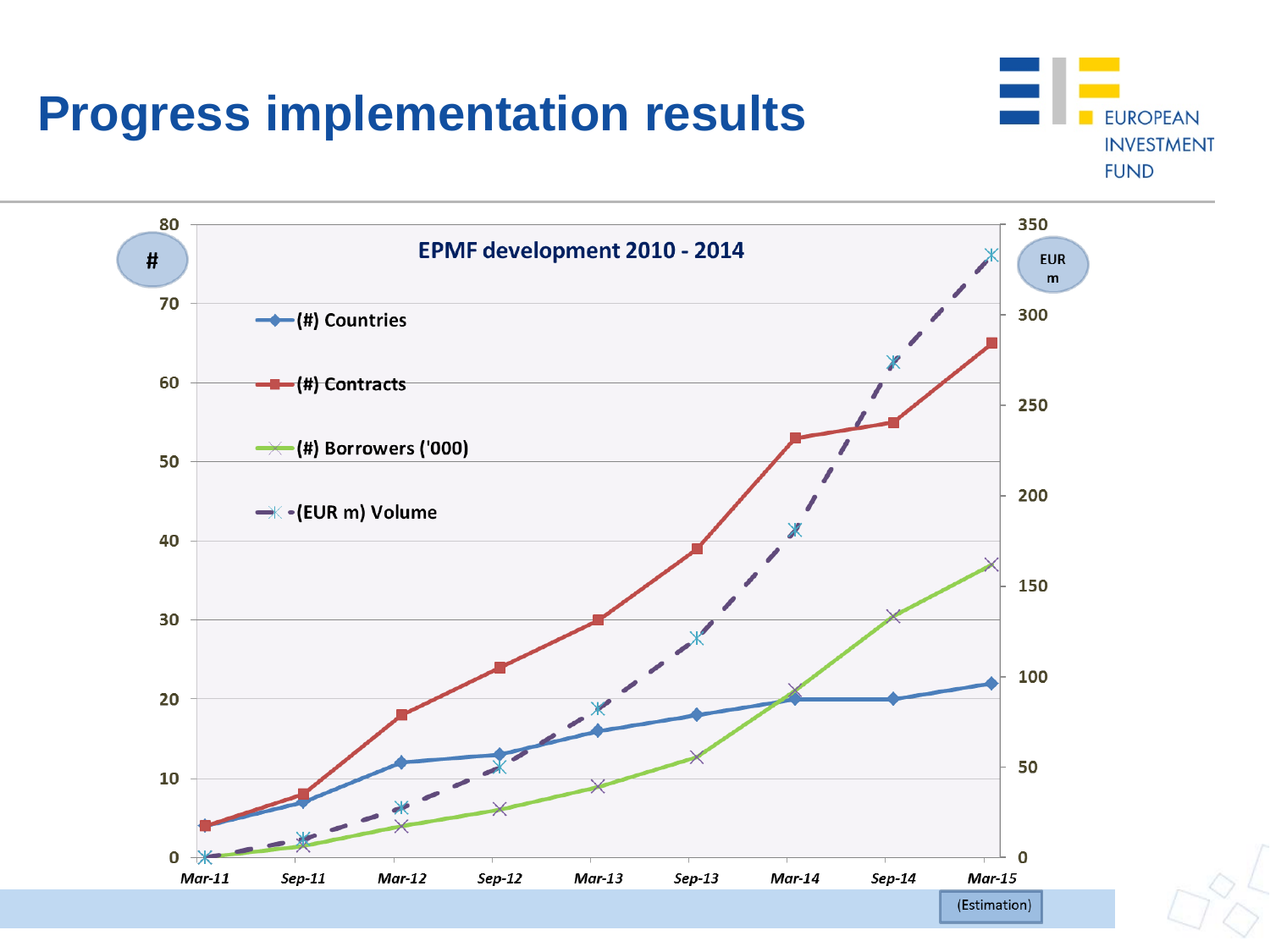## **Progress outreach**





Sep 15

11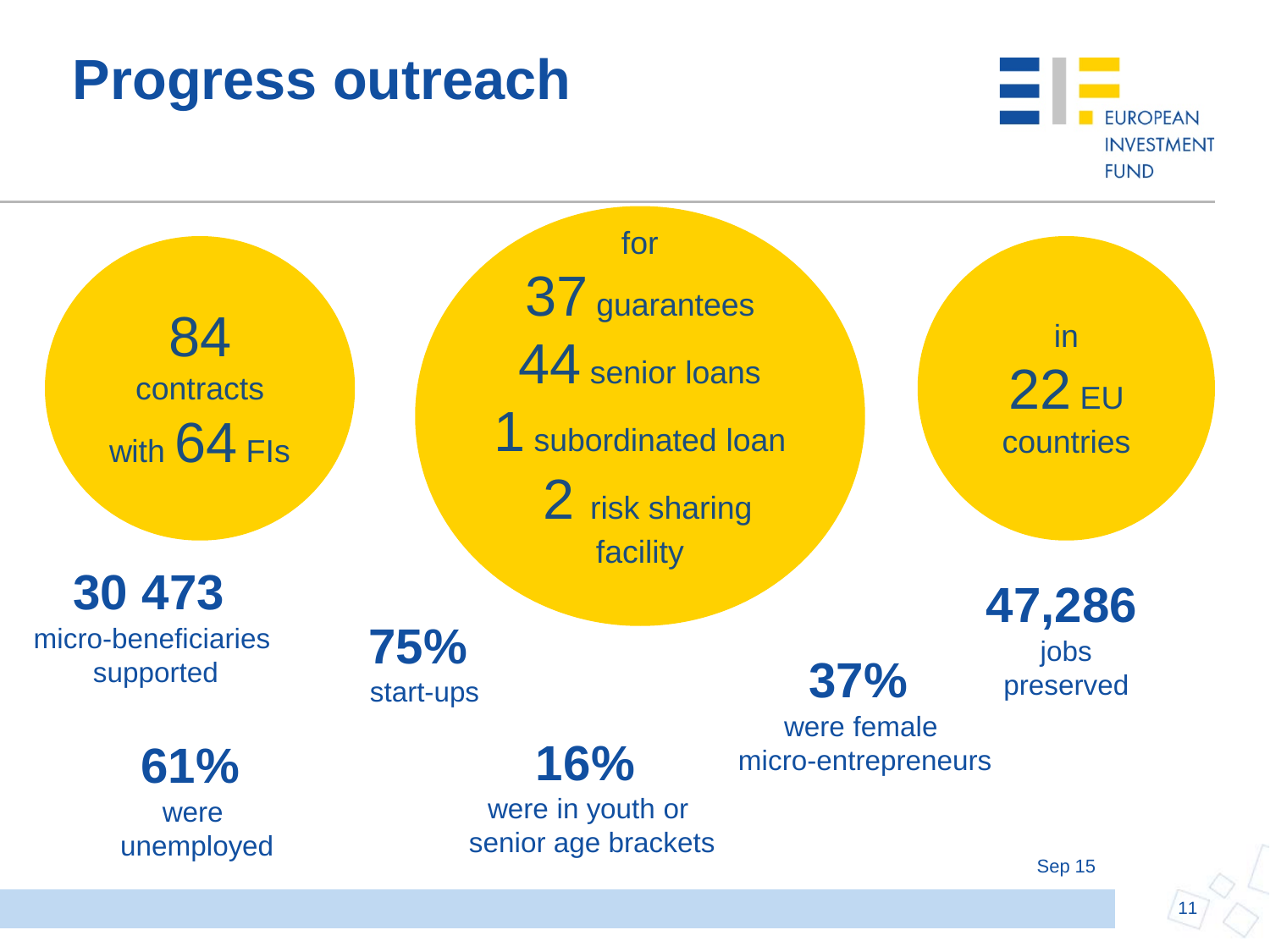

## **EaSI**

## **Facility and instruments**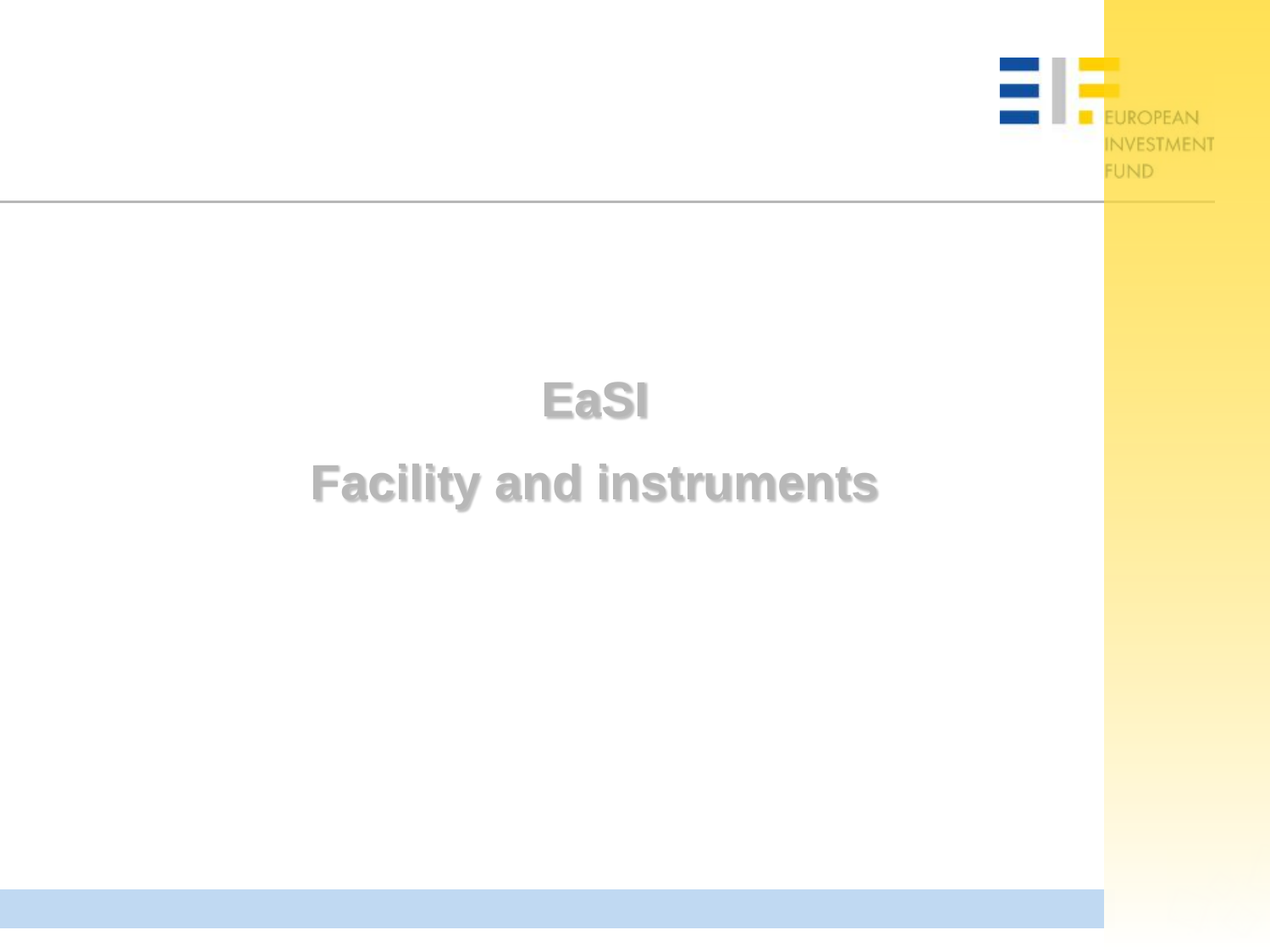## **Microfinance – what next**



**" " social entrepreneurship** A new programme to finance **microenterprises** and



### **EaSI**

Programme for Employment and Social Innovation, successor to Progress Microfinance sponsored by the European Commission through the DG Employment

### **Up to EUR 193m**

split between funded instruments and guarantees, targeting micro and social enterprises

13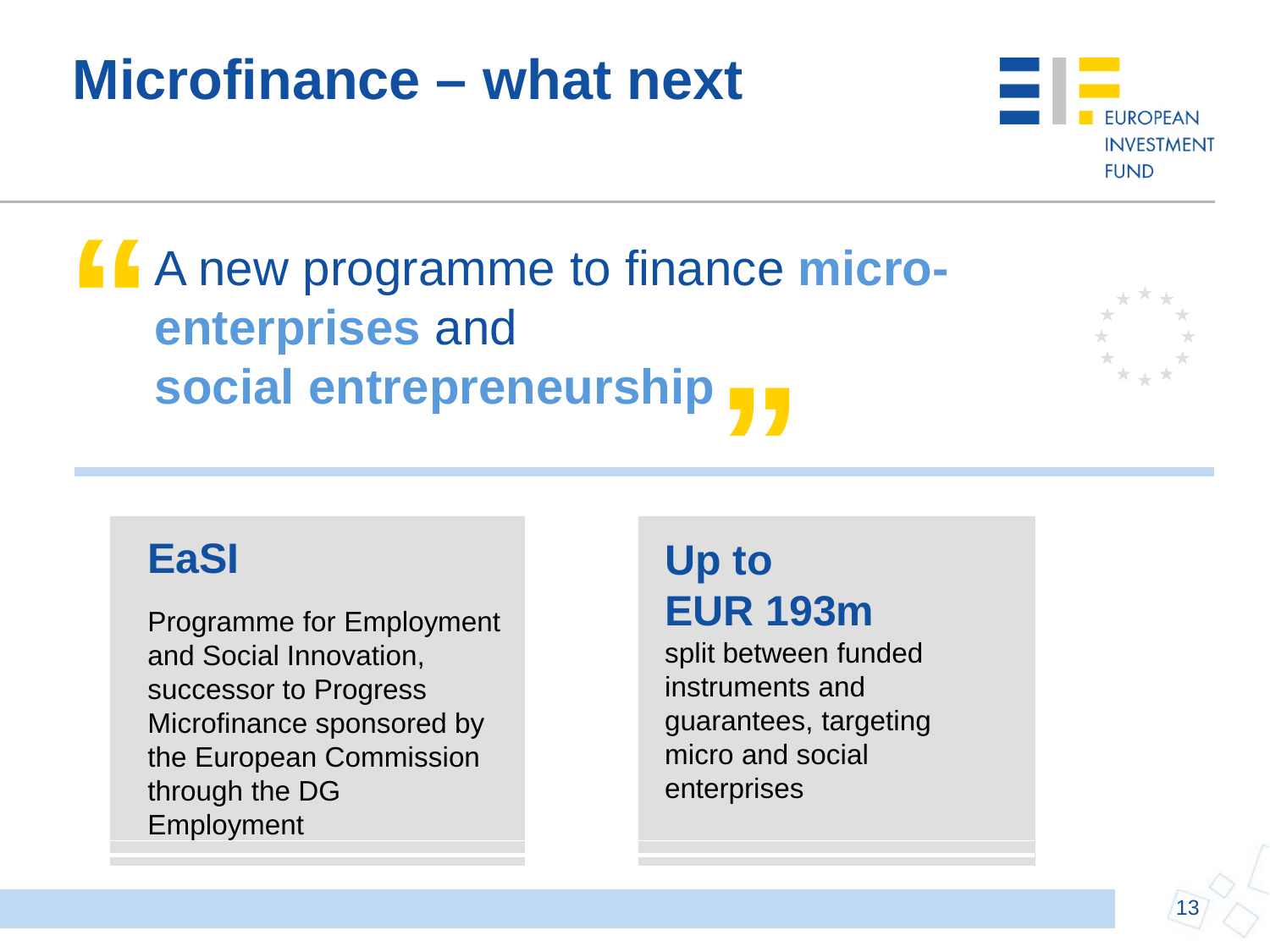# **EaSI products**



#### **Guarantee**

Guarantee rate **up to 80% of** the microloan – Cap rate **up to 30%**  based on E(Losses) of the portfolio **≻Guarantee premium does not apply Maximum Loan Amount**: up to EUR 25,000 for MC and EUR 500,000 for SE **Up to 5 years availability period**  for building up the portfolio **No capital charge** (0% RWA) for counterparty risk on the covered part of the micro-loan, given the **EIF's status as Multilateral Development Bank** 

#### **Cash product - Senior Loan**

Exposure Limit: max **100% of Equity** Maturity: long-term Currency: EUR or local currency Pricing: market rates, fixed or floating Security: **None** Disbursement: In min 2 tranches Interest payment: Semi-annually Repayment: Individually agreed

upon schedule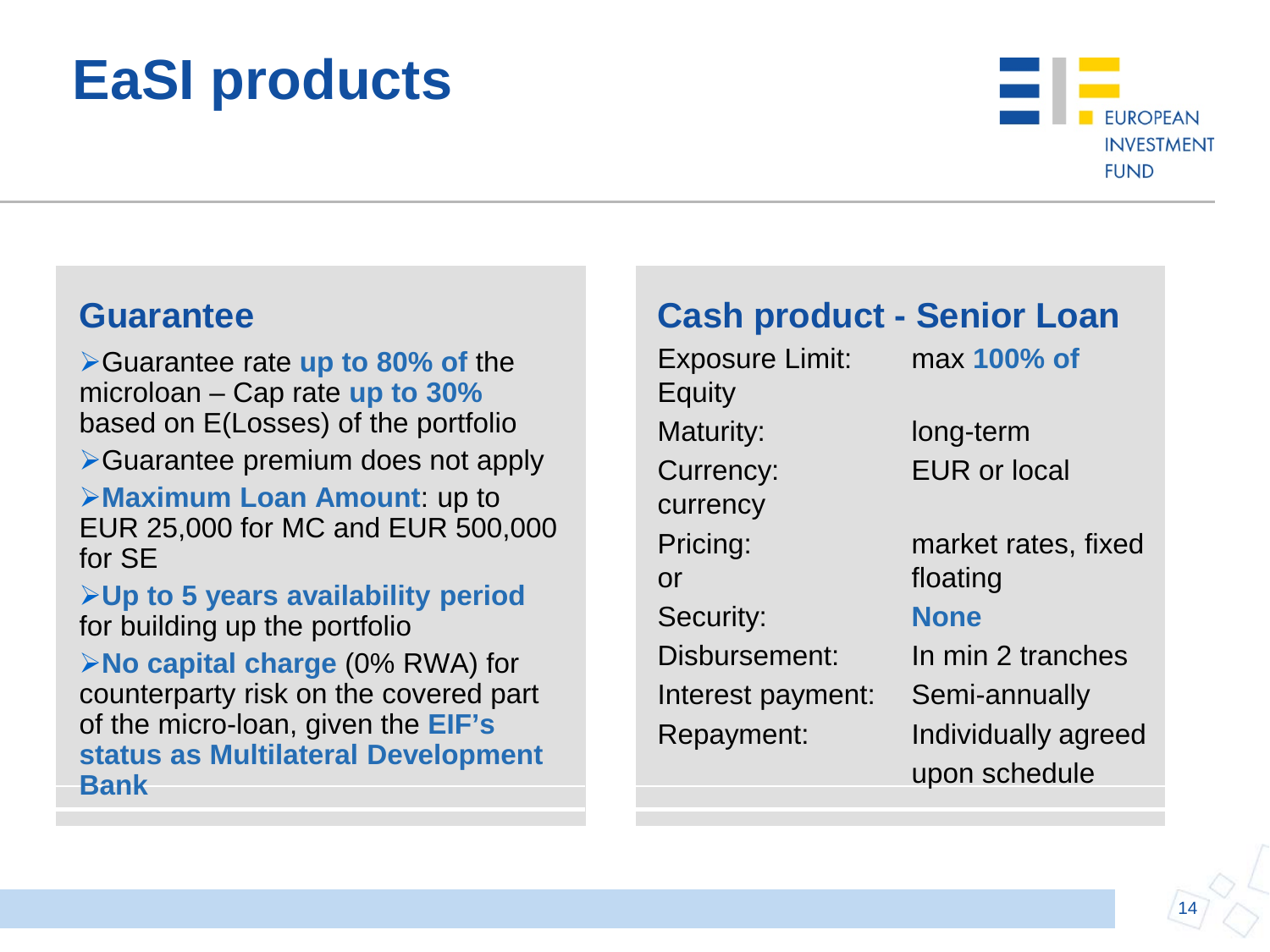## **Microfinance – what's new**



### ■ Code of Good Conduct

- *EU best practices in the Microfinance market*
- *Set of standards in terms of management, governance, risk management, reporting, and consumer and investor relations that are common to the microcredit sector in the European Union.*
- http://ec.europa.eu/regional policy/thefunds/instruments/jasmine cgc en.cfm#7
- *Eligibility Criteria:*
	- *Non-bank microcredit providers: Sign-up*
	- *Banks: Endorsement*

### ■ Provision of Business Development Services

- *Eligibility Criteria*
- *Refers to: mentoring, coaching, training*
- *Services provided directly or indirectly*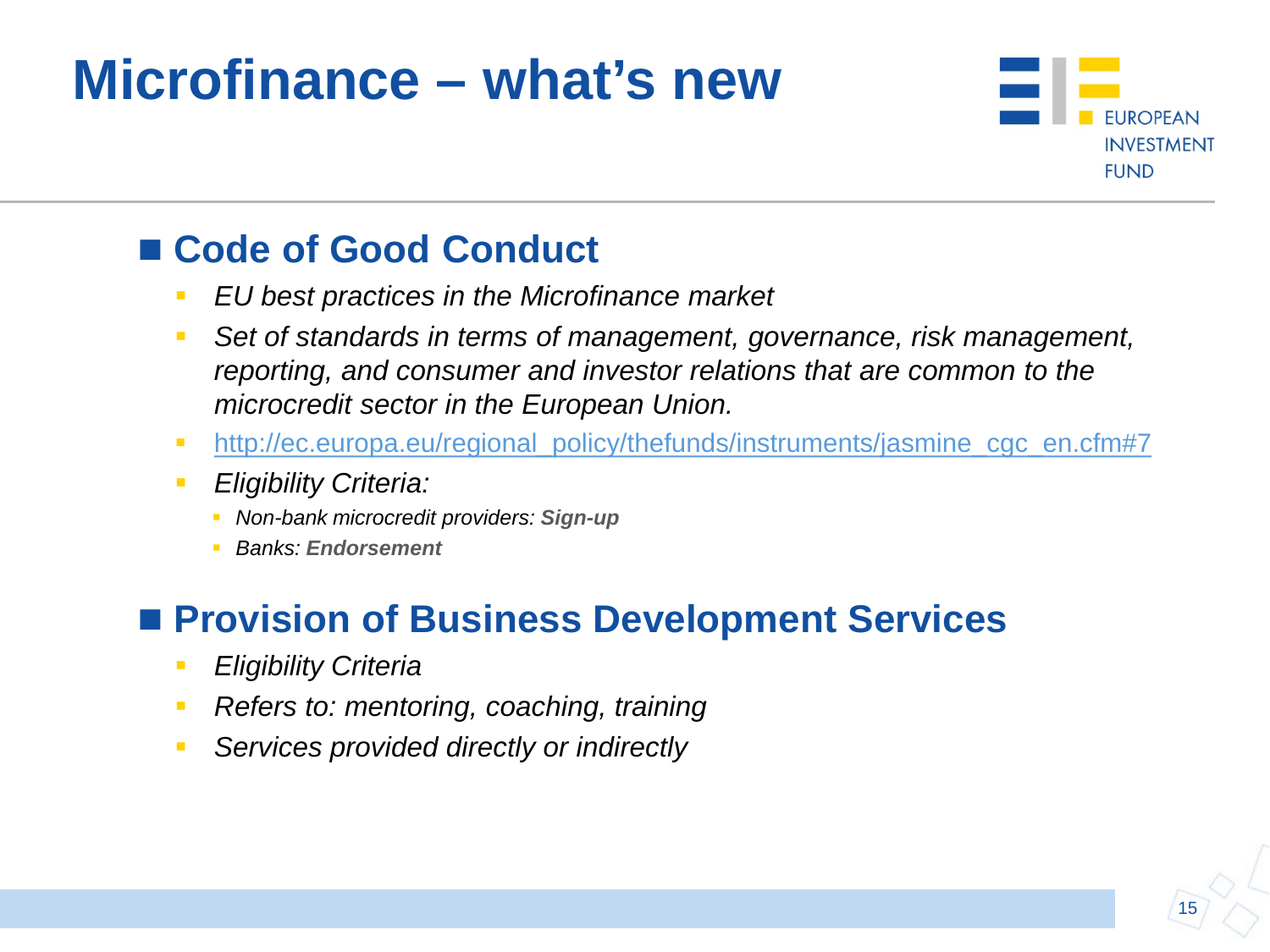# **Social Entrepreneurship**



### **Definition**

"Social enterprise" means an undertaking, regardless of its legal form, and which:

(i) in accordance with its Articles of Association, Statutes or any other statutory document establishing the business, has as its *primary objective* the achievement of measurable, positive social impacts rather than generating profit for its owners, members and shareholders, where the undertaking provides services or goods which generate a social return and/or employs a method of production of goods or services that embodies its social objective;

(ii) uses its profits first and foremost to achieve its primary objective and has in place predefined procedures and rules for any circumstances in which profits are distributed to shareholders and

owners,

in order to ensure that any distribution of profits does not undermine the primary objective; (iii) is managed in an entrepreneurial, accountable and transparent way, in particular by involving workers, customers and/or stakeholders affected by its business activities.

### **Instrument**

- **EaSI Guarantee**
	- *Programme for Employment and Social Innovation sponsored by the European Commission through the DG Employment*
	- *Up to EUR 50m budget*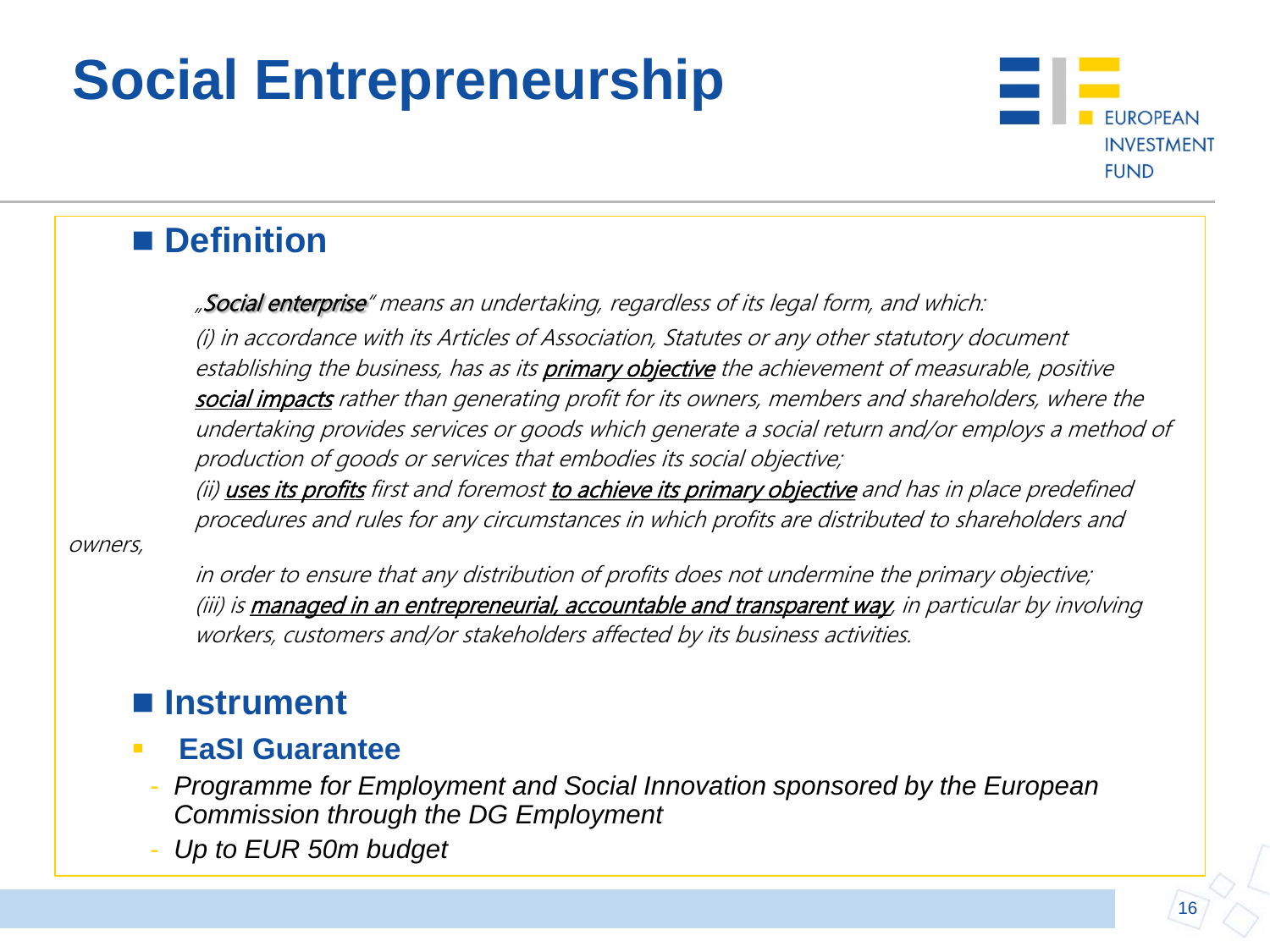# **EaSI guarantees – state of play**



- 15 Oct 2015
	- Call published in June 2015
	- Strong interest from microcredit providers
	- 26 application received (22 micro, 4 SE)
	- 10 approved (9 micro, 1 SE)
	- 6 deals signed (all micro)
		- Total Cap amount **EUR 17.5m**
		- Total Portfolio amount **EUR 232.5m**

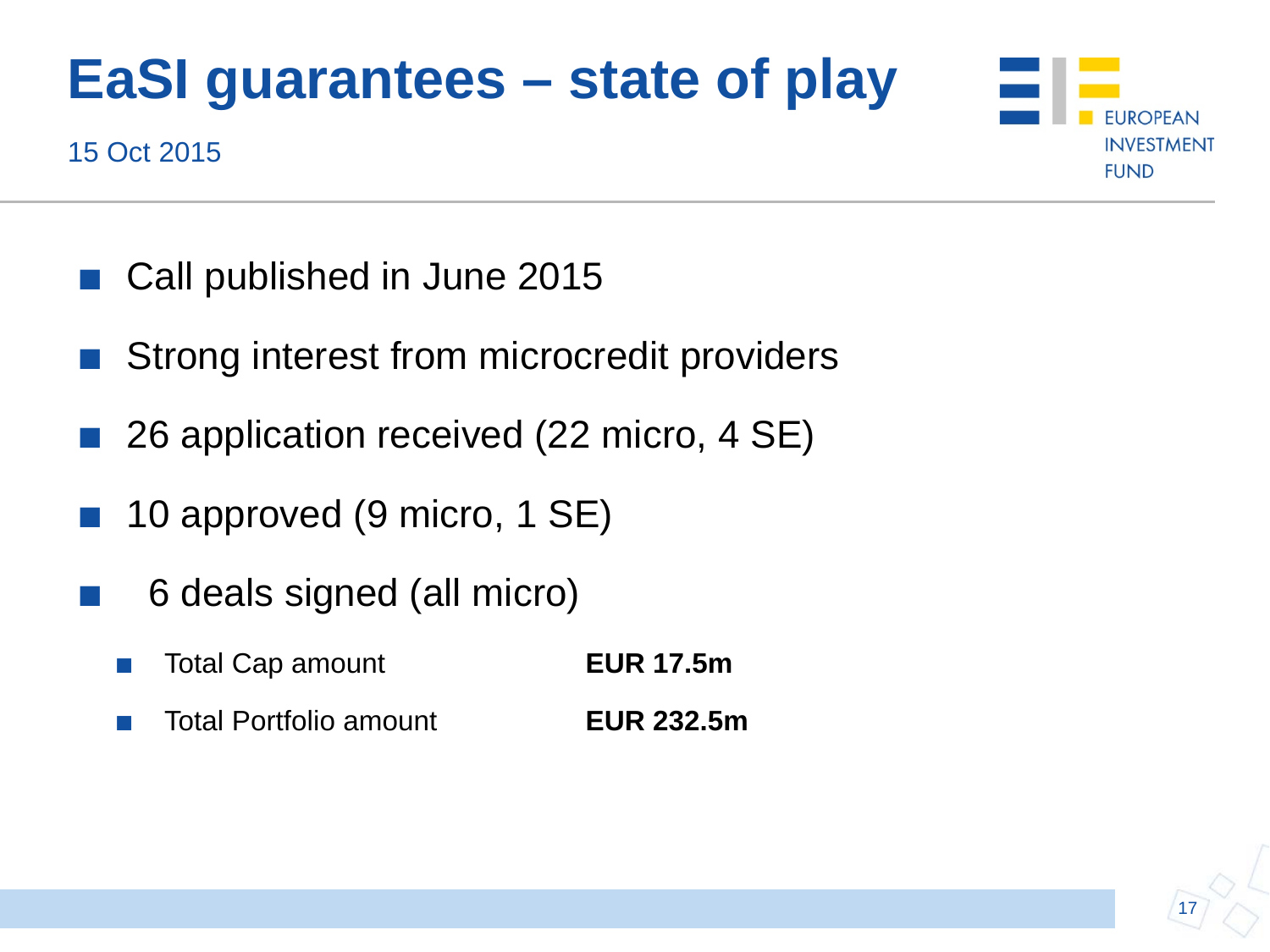# **EaSI country coverage**



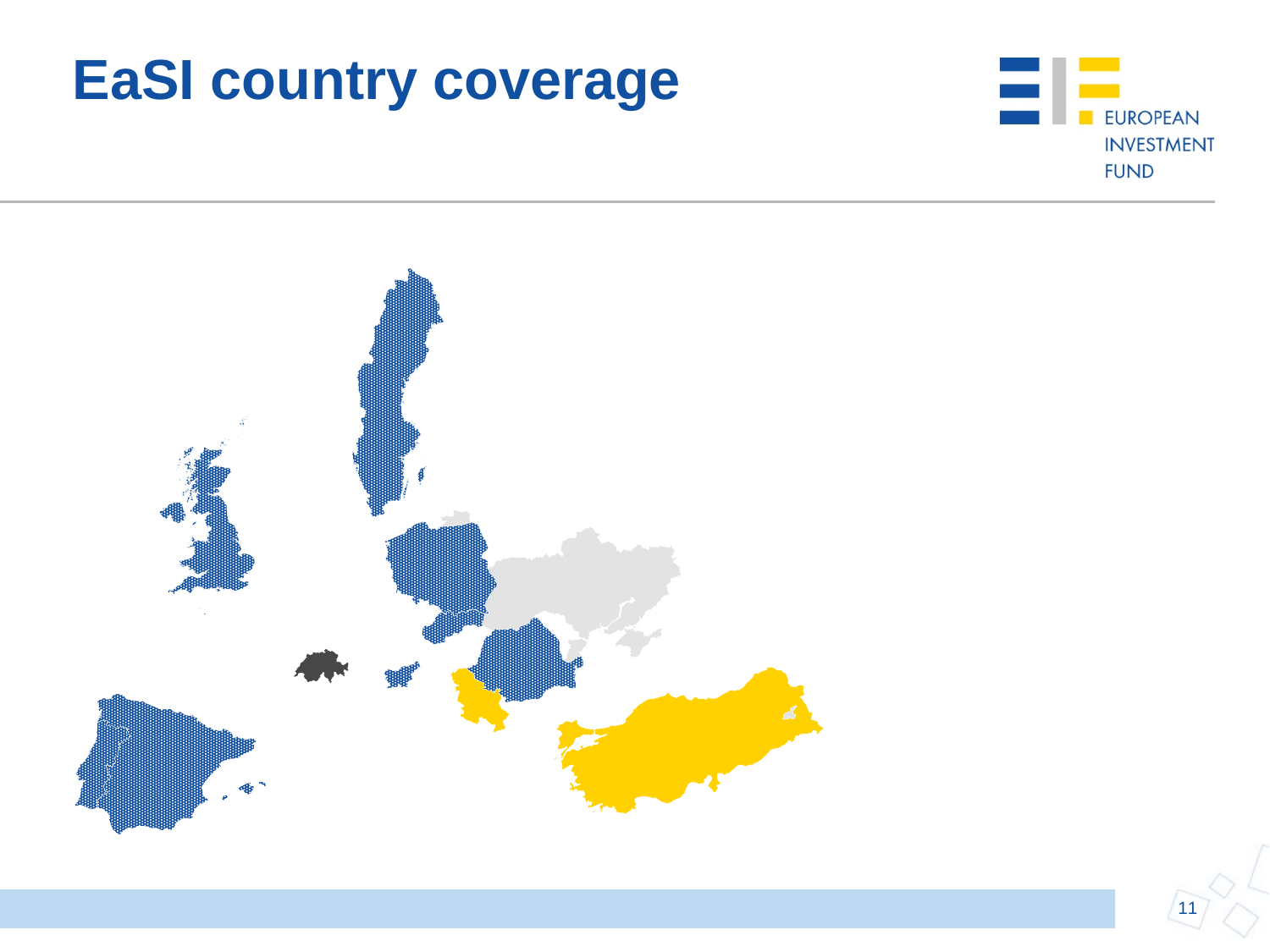

## **Conclusions**

- Microfinance is crucial for the development of a cohesive and inclusive Europe
- EPMF Financial Instruments have shown to be appropriate for the EU diversified microfinance market
- The new Microfinance Facilities EaSI will provide important resources for the expansion of the inclusive finance sector